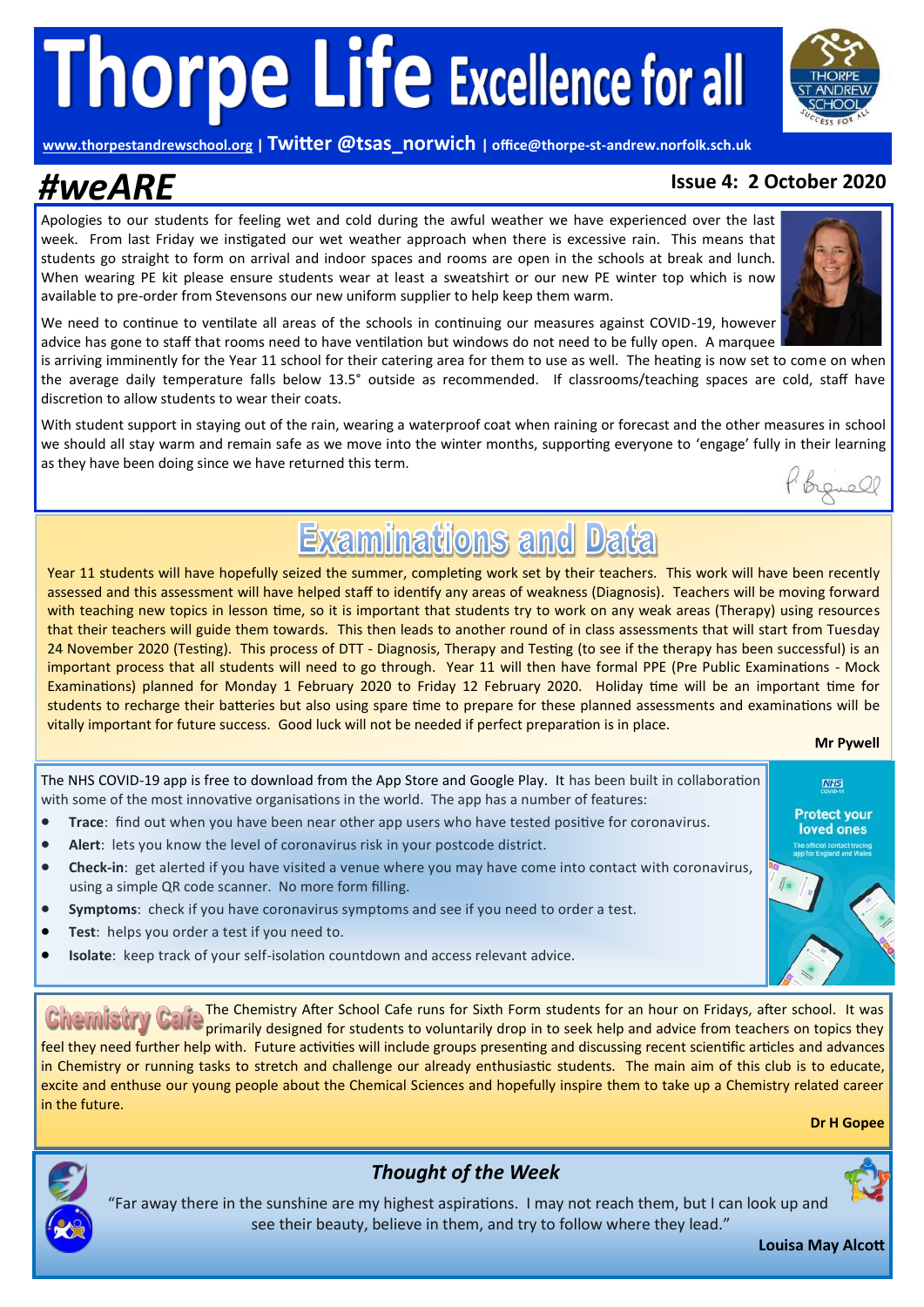

**[www.thorpestandrewschool.org](https://thorpestandrewschool.org.uk/) | Twitter @tsas\_norwich | office@thorpe-st-andrew.norfolk.sch.uk**

### *#weARE* **Issue 4: 2 October 2020**

Remote Learning Survey please can ALL parents/carers including Sixth Form complete the remote learning survey, it only takes five minutes to complete<https://forms.gle/JQUWSyatiUkGG8ao8>

This will ensure that we can support **all** students to access the remote learning provision should the need arise.

**Mrs Wilkinson**

If students are feeling unwell but well enough to attend school and may need some pain relief during the school day, they are allowed to bring in **one dose only** of medication, either a Calpol sachet or paracetamol/aspirin.

There was a time when an exercise book would have ticks all the way through it. Assessment - What does it look I Red pen, saying "Good work", "Good effort" or the dreaded "See me" but how useful was this? The "goods" never really told a student anything about their work or how to improve, and the "see me" was not always that informative either.

Exercise books should rarely, if at all be marked with ticks, because it tells us nothing about how well a student has done or how to improve and in a COVID safe school we should be minimising contact with books too.

So what does assessment and feedback look like? It often happens in the lesson, the teacher talks to the students about their work and their learning. It can also happen as part of "Whole class feedback" where a teacher will have taken a sample, or all of the work and seen some common misconceptions and some common areas of success which will be shared with the whole class. Sometimes assessment will be a PASS test, a "google quiz" in a google form, a self-marked knowledge test in class or a teacher marked assignment or examination paper. All of these assessments are important but they are not checking work in an exercise book.

Exercise books are where students practice their learning, literally where they exercise their minds! While we may check books from time to time, good assessment and feedback is not a tick or a "well done"!

You may ask the question "How can I help?" "If I do not see the marking, what do I do?". First of all, it is great that you are thinking about how to support your young person's learning! The best way to do this is to ask them. Maybe ask what types of feedback they have received in lessons? Have they completed any knowledge quizzes? Did they do well? How has this helped them identify next steps in learning and how can you support at home?

I am hopeful that this will help you understand what assessment and feedback looks like at our school and that this will help your conversations at home about school and learning.

**Miss Allen**

### **NCS at Thorpe Sixth Form**

On Tuesday 8 September 2020 and Wednesday 9 September 2020, our Sixth Form welcomed the National Citizen Service (NCS) as part of our Year 12 students' induction programme. Here is what some students thought of the two days:

"I found the NCS experience really helpful as a way of settling into Sixth Form. They promoted team building and interaction in group tasks, making it a lot easier to converse with lots of new people and have a subject to discuss. I really enjoyed being able to make so many new friends whilst simultaneously learning about skills that are both educational and beneficial for the future. Overall I would definitely recommend this to anybody starting Sixth Form!" **Rachel Whiting**



"I found aspects of the programme quite helpful and enjoyable, for example the teambuilding exercises such as trying to get water through several deconstructed pipes without the water escaping. I think doing such activities definitely helped me learn to collaborate with others as well as to communicate well.<sup>"</sup> **Caitlin Saunders Caitlin Saunders** 

Many thanks to the whole NCS Team who have offered a superb programme to our students who had great fun whilst learning some vital life skills.

**Sixth Form**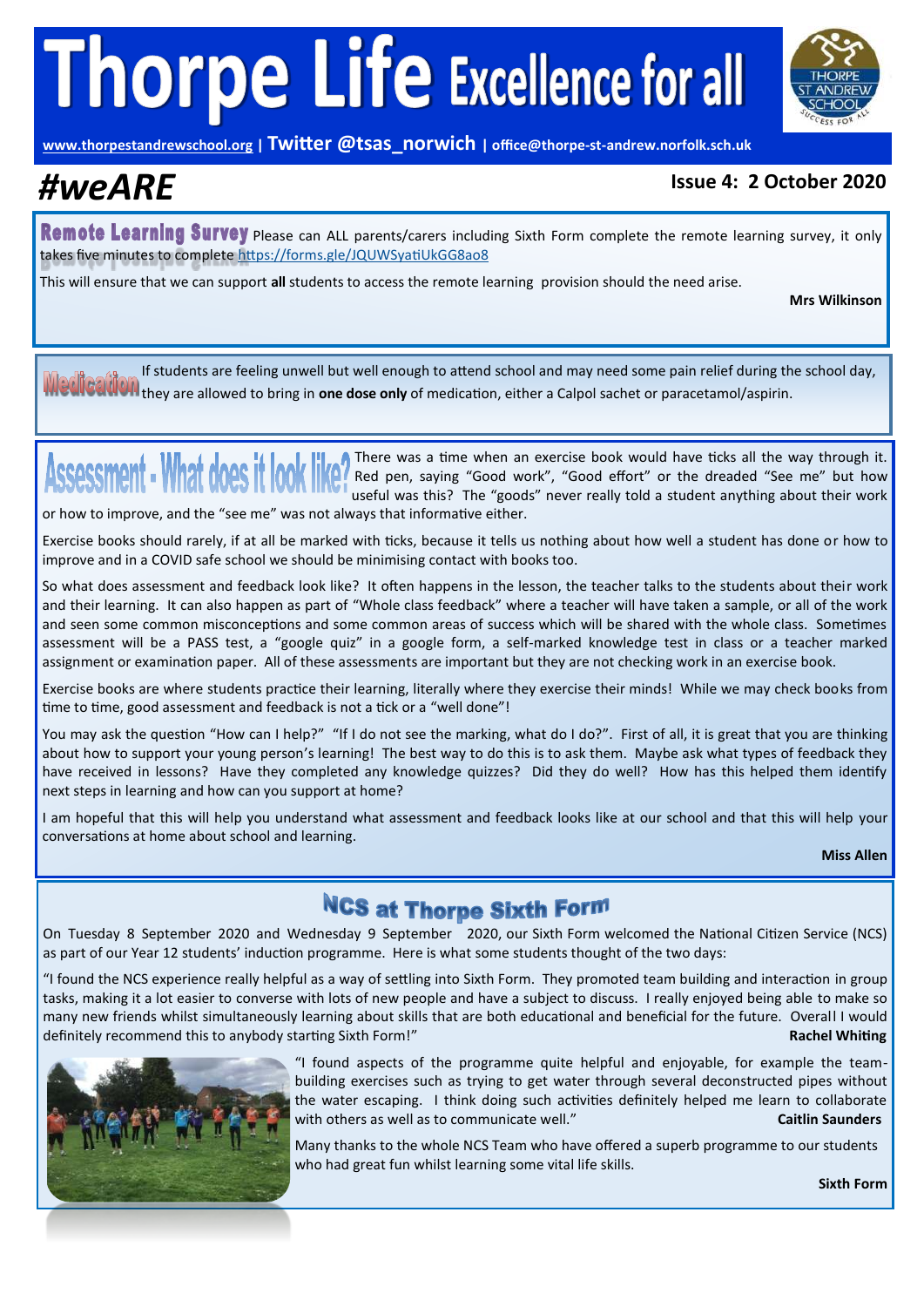

**[www.thorpestandrewschool.org](https://thorpestandrewschool.org.uk/) | Twitter @tsas\_norwich | office@thorpe-st-andrew.norfolk.sch.uk**

### *#weARE* **Issue 4: 2 October 2020**

80% of Success is Just Showing Up This is the message from some of the most successful entrepreneurs. It is a message we have included in our daily messages to our students, too. It seems an obvious message, but it is worth reinforcing - you cannot learn if you are not in school!

Attendance at Thorpe St Andrew School and Sixth Form is superb and during September our overall attendance figure stands at 94.1%. We recognise that sometimes a student is too ill to attend and we will support students who miss school because of illness. One way in which we do that is to post our lessons to a "Google Classroom". Students will have received a code for each subject and the Classroom will contain all the resources from our lessons. If a student misses school, they can catch up on missed learning by accessing the materials in the classroom.

All children who are absent from school are logged on our system. If we cannot account for the absence, a text alert is sent to your phone. If your child is too ill to attend school, please contact us to report their absence. This will avoid needless text alerts being sent out.

When children return to school, their form tutor will be there to welcome them back and to check that they are able to catch up on the missed learning.

**Mr Dewar**

At Thorpe St Andrew School and Sixth Form we have always been proud of the huge range of after-**EXTIFE CUTTICURT ACTIVITIES** at Thorpe St Andrew School and Sixth Form we have always been proud of the huge range of after-<br>**EXTIFE CUTTICURT ACTIVITIES** school activities, ranging from the Bake-offs to the School Musica to provide as varied and as exciting range of clubs and activities as we can given the current

circumstances. All our activities will appear on the school calendar for you to see. We will take formal registers of each activity, so that you can be sure that your child is safe while on the school site.

Please encourage your child to take part in an after school club if they can. Often, the skills and qualities which our students develop when participating in after school activities turn out to be very important when applying for a job, an apprenticeship, or to University.

**Mr Dewar**

**Middlesex FA** 

### **National Cup Football**

On Thursday 24 September 2020 the Year 8 Boys' football team travelled to Northolt in West London to play their long awaited National Cup semi final football match. This game should have been played in March but due to the National lockdown it had been postponed. We were playing Toynbee School from Southampton and a neutral venue had been arranged approximately half way between both schools.

The game began quite evenly but Toynbee soon started playing some very nice football and scored 3 very quick goals in the first half. We fought back towards the end of the first half and managed to score a goal through Dylan Thompson to make it 3-1. Toynbee came back right away though and scored a fourth goal just before half time.

The second half was a much more even affair with both teams having further chances to score. Halfway through the second half Dylan Thompson scored his second goal of the afternoon with a sweetly taken free kick which flew into the net. No further goals though were added for either side and the final whistle blew with the result being 4-2 to Toynbee School.

It had been a fantastic achievement for our team to get to the semi finals of this competition, as 618 teams had entered the



competition so to get down to the last 4 was an excellent achievement. They were the first boys' team from Thorpe St Andrew School and Sixth Form to get to the semi final stage.

On the day we were beaten by the better team but I am sure there will be more chances for this talented group of boys to show what they can do in future competitions.

Year 8 Boys' Football Squad – George King, George Coldham, Sean Duggan, Micky Dunham, Josh Whitehand, Theo Marsham, Sam Llewellyn, Hayden Bradely, Lucas Densley, Leo Smith, Harry Varvel, Woody Ellison, and Dylan Thompson.

**Mr Bowman**